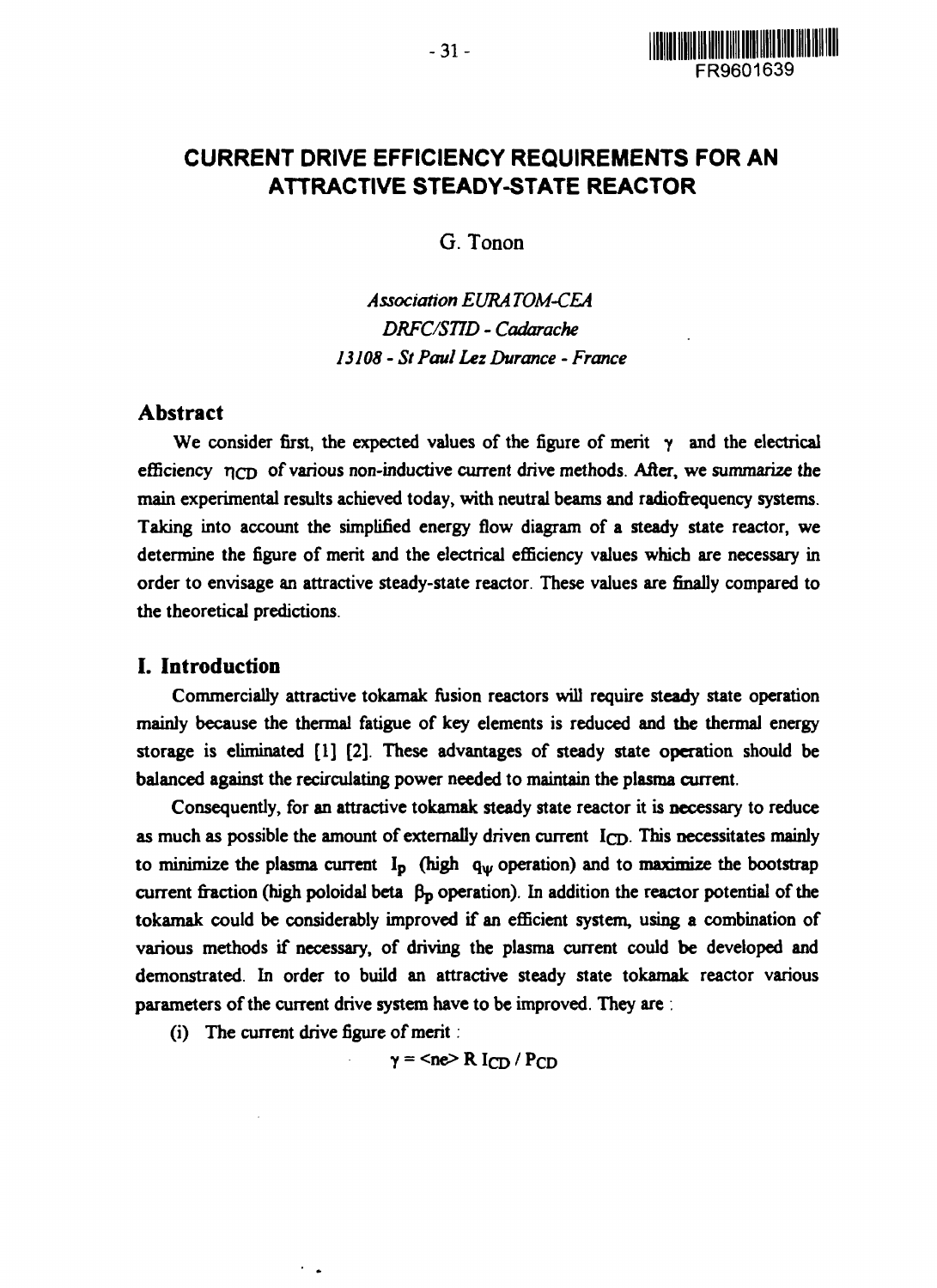where  $\leq$ ne> is the volume average electron density, R the major radius and P<sub>CD</sub> the total injected power to drive the current I<sub>CD</sub>.

(ii) The electrical efficiency  $\eta_{CD} = P_{CD}/P_{ECD}$  where  $P_{ECD}$  represents the electrical power needed to supply the non inductive current drive system.

(iii) The capital cost figure of merit  $C_{CD}$  (ECU Watt) of the non-inductive current system.

The scope of this paper is to compare the predictions concerning  $\gamma$  and  $\eta_{CD}$  for various non-inductive current drive methods to the values required in view to obtain an attractive steady state reactor. In Sec. II a survey of theoretical predictions concerning  $\gamma$  is presented and some experimental results are given. The expected electrical efficiencies *r\cD* are also discussed. The Sec. III summarize the steady state constraints obtained considering the power flow diagram of two tokamak reactor designs. The required  $\gamma$  and  $\eta_{CD}$  values and the comparison with their predicted values are considered in Sec. IV. Finally, in Sec. V some concluding remarks are given.

The units are mks with the plasma current in MA, power in MW, density in  $10^{20}$  m<sup>-3</sup> and temperature in 10 keV

# **II. Survey of the figure of merit and electrical efficiency of some noninductive current drive methods**

We consider the following external current drive methods :

- neutral beams (NBCD),
- fast waves in the ion-cyclotron and low frequency range (FWCD),
- lower hybrid waves (LHCD),
- electron cyclotron waves (ECCD).

For these methods basic physic is well understood [3] and successful demonstration experiments have been performed.

#### **IL1.** Current drive figure of merit  $\gamma$

(i) Considering  $PCD$  the power density to drive the current density  $PCD$  on the plasma, we introduce the following normalisations :

$$
\begin{cases}\n\hat{j} = j_{CD} / n \cdot e \cdot v_e \\
\hat{p} = p_{CD} / n m_e v_e^2 v_0\n\end{cases}\n\begin{pmatrix}\nm_e = \text{electron mass} \\
n = \text{density}\n\end{pmatrix}
$$
\n(1)

where  $v_e = (kT_e/m_e)$  is the electron thermal velocity and  $v_0 = \omega_{pe}^4$  Log  $\Lambda / 2 \pi n v_e^3$  the collision frequency where  $\omega_{\text{pe}}$  represents the electron plasma frequency. From (1) we have :

$$
j_{CD} / p_{CD} \approx 10^{-1} \left(\frac{\text{Te}}{\text{ne}}\right) \left(\hat{j} / \hat{p}\right)
$$
 (2)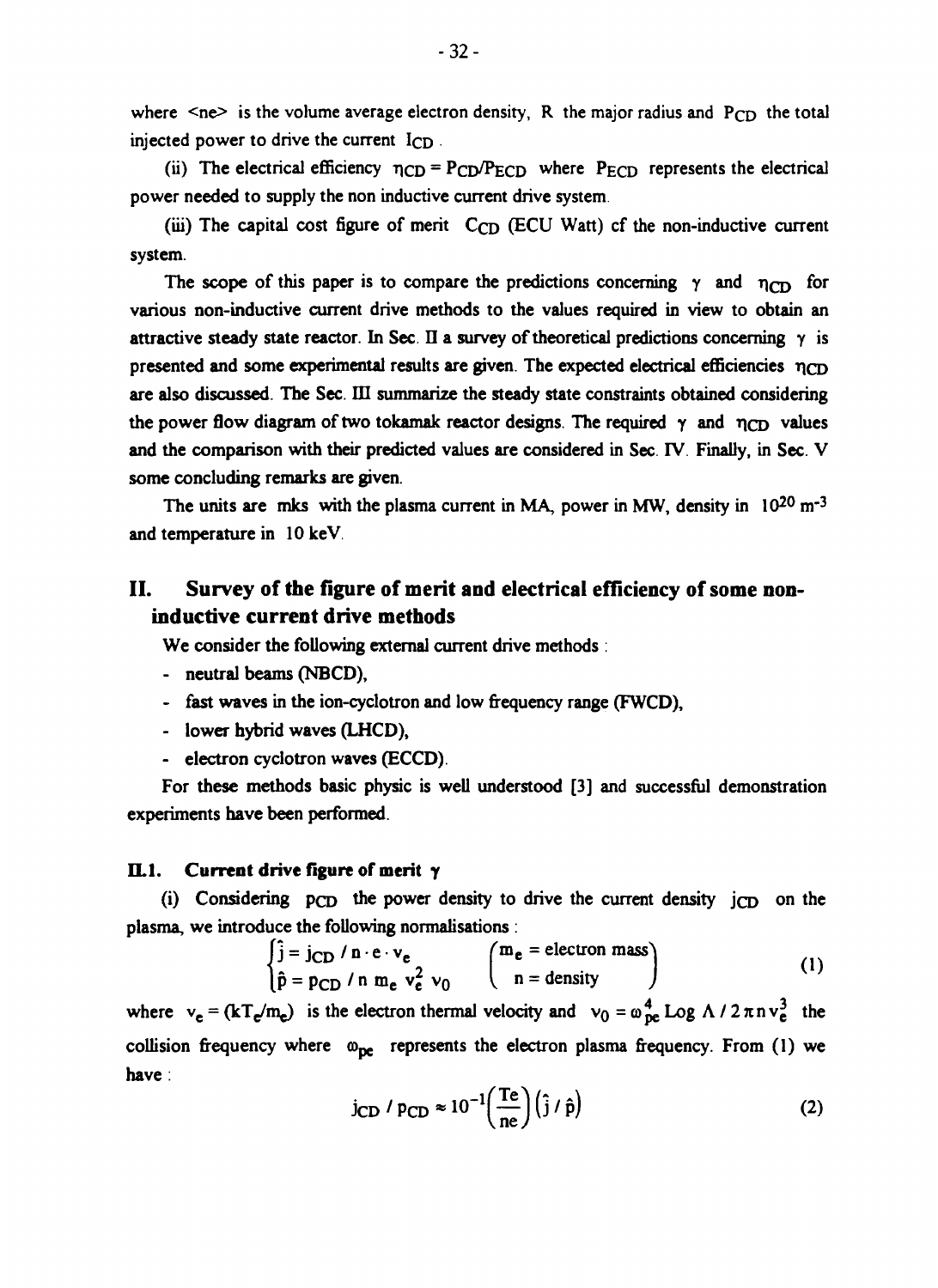Considering flat profiles, the total power P<sub>CD</sub> and the corresponding total driven current I<sub>CD</sub> are given by :

$$
\begin{cases}\nI_{CD} = \pi a^2 k \cdot j_{CD} \\
P_{CD} = 2 \pi^2 Ra^2 k \cdot p_{CD}\n\end{cases}
$$
\n(3)

**From relations (2) and (3) we can now define a figure of merit:**

$$
\gamma =  \text{Re} > \text{R I}_{\text{CD}} / P_{\text{CD}} = 0.015 \text{ T}_{\text{e}} (\hat{j} / \hat{p})
$$
(4)

(ii) The dimensionless function  $(\hat{j}/\hat{p})$  is calculated for the various methods using **2D-Fokker Planck equation and taking into account of trapped electron and relativistic** effects if necessary. For example for waves,  $(\hat{i}/\hat{p})$  is plotted on figure 1 as a function of the normalized phase speed  $W = v_{\text{ph}}/v_{\text{e}} = C/N_{//} \cdot v_{\text{e}}$  (N<sub>//</sub> = parallel refraction index ; vph = **phase velocity), considering the electron LANDAU damping (Fig. la) and the ALFVEN wave damping (Fig. lb) [4]. On this figure 1, four different poloidal angles and various inverse aspect ratios values e are used. We see that, on flux surfaces with a local inverse** aspect ratio  $\varepsilon > 0.1$  and normalized phase speed  $W < 1$ , trapped electrons reduce notably **the j / p value. On the other hand, the role of the relativistic effect is seen on figure 2 for the electron LANDAU damping. On this figure 2 we have indicated on the right-hand side** the figure of merit and the  $N_{//}$  - domain covered by today lower hybrid experiments is **represented.**

**A simple algebraic expression, not including trapped particle effects, can be used [5]:**

$$
\hat{j} / \hat{p} = \frac{2D}{Z_{\text{eff}}W} + 2 \left[ 1 + \frac{6(6 + Z_{\text{eff}})}{(5 + Z_{\text{eff}}(3 + Z_{\text{eff}}))} \right] + \frac{8W^2}{(5 + Z_{\text{eff}})}
$$
(5)

where  $D = 3.76$  for the LANDAU damping.

**(iii) The calculated evolution of the figure of merit y versus volume averaged electron temperature <Te> for neutral beams, fast waves and lower hybrid waves, is plotted on** figures 3a, 3b and 3c respectively. We note that in general  $\gamma$  increases with  $\leq Te$ . On this **paper we use the following approximate analytical expressions :**

**a) NBCD :**

$$
\gamma_{NB} = 0.25 < Te > F(Z_{eff}, Z_b, M_b)
$$
\n
$$
F(Z_{eff}, Z_b, A_b) = 1 - \frac{Z_b}{Z_{eff}} \left[ 1 - \frac{1.46}{A^{1/2}} \cdot \left( 1 + \frac{0.667}{Z_{eff}^{0.945}} \right) \right] \approx 1
$$
\n(6a)

where  $M_b$ ,  $Z_b$  are the beam ion mass and charge and  $A = R/a$  the aspect ratio. The **optimum beam energy**  $E_b \approx (30 \text{ to } 50) \text{ M}_b$  Te  $\approx 2 \text{ MeV}$ .

**b) FWCD :**

$$
\gamma_{\rm FW} \approx 0.63 < \text{Te} > l(2 + \text{Z}_{\rm eff}) \tag{6b}
$$

The frequency is chosen in order to avoid ion absorption  $(f \sim 20 \text{ MHz})$  for ITER).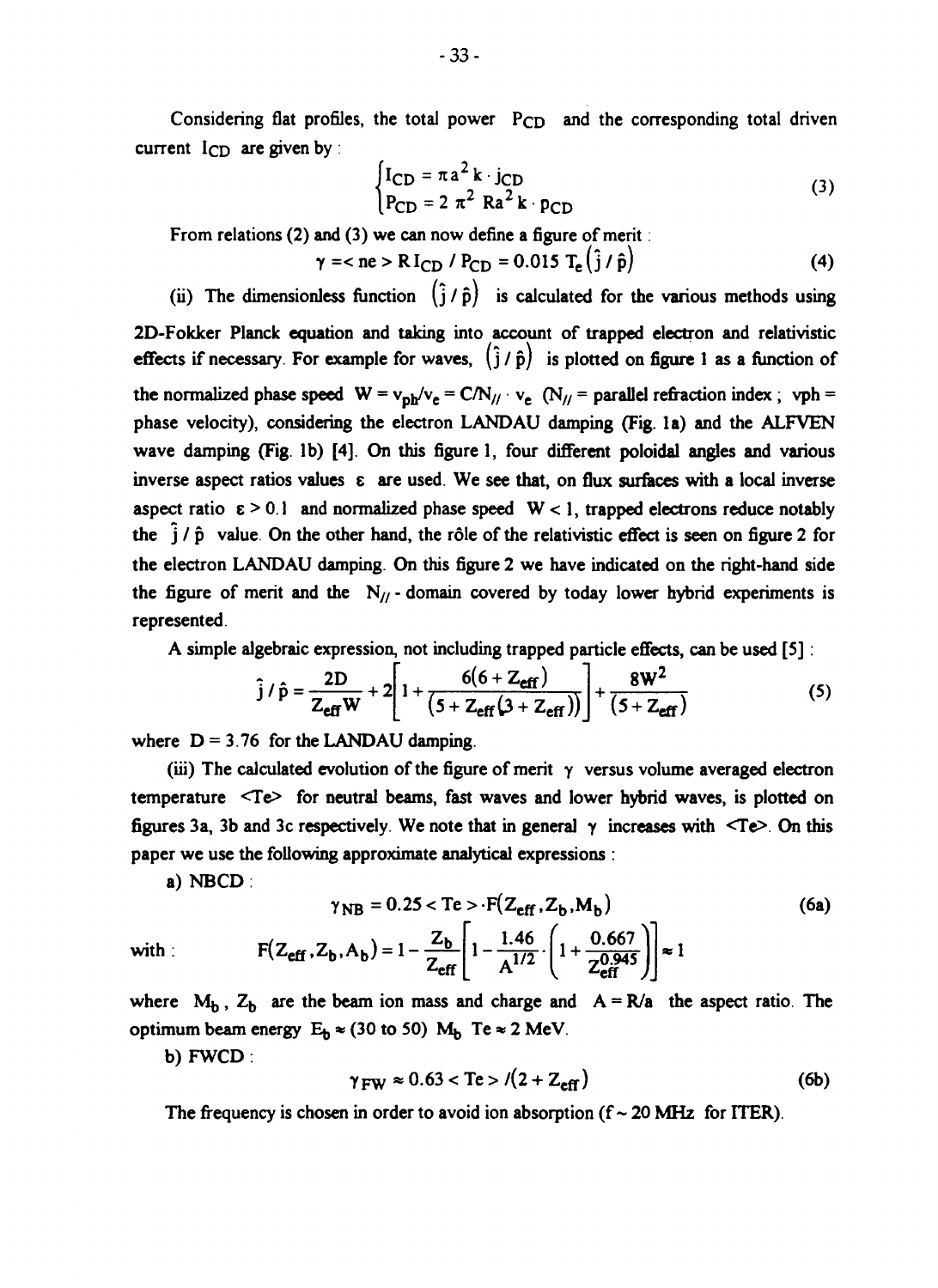c) LHCD

$$
\gamma_{\text{LH}} \approx \frac{0.37}{(5 + Z_{\text{eff}})} \times \frac{B_T}{^{1/3}} \times
$$
 (6c)

The  $B_T$  / < ne >  $1/3$  dependence is determined by the accessibility constraint:

$$
N_{//} \ge N_{//ACC} \equiv \omega_{pe} / \omega_{Ce} + \left[1 + \omega_{pe}^2 / \omega_{Ce}^2 - \omega_{pi}^2 / \omega^2\right]^{1/2}
$$

where  $\omega_{Ce}$  represents the electron cyclotron frequency. In order to avoid the  $\alpha$ -particle absorption it is necessary to use a high frequency  $( \geq 5 \text{ GHz} \text{ on } ITER)$ .

d) ECCD .

$$
\gamma_{EC} \approx 0.9 < \text{Te} > \sqrt{(5 + Z_{\text{eff}})}
$$

we have supposed  $W \sim 3$  and that a single pass absorption is achieved.

#### EL2. **Summary of the main experimental results**

### *II. 2.1. Lower hybrid waves:*

(i) High L.H. driven currents have been achieved : 3.6 MA on JT60U [6], 1.8 MA on JET [7] and 1.6 MA on Tore Supra [8].

(ii) The highest experimental current drive figure of merit has been obtained on JET [9] using lower hybrid and ion cyclotron waves:  $\gamma \approx 0.42 \times 10^{20} \text{ m}^2 \text{ M}\text{A/MW}$  taking into account synergetic effects. We have  $\gamma \approx 0.34 \, 10^{20} \, \text{m}^{-2} \, \text{MA} / \text{MW}$  on JT60U [6] and *y* ~ 0.15 to 0.2 10<sup>20</sup> m<sup>-2</sup> MA/MW on Tore Supra [8].

## **7/2.2** *Fast waves:*

(i) About 0.18 MA of current has been driven on DIIID [10] and 0.08 MA on Tore Supra [11]. These current are well predicted by theory.

(ii) The figure of merit  $\gamma$  lies between 0.02 to 0.03 10<sup>20</sup> m<sup>-2</sup> MA/MW.

#### *11.2.3. Electron cyclotron waves:*

(i) Experiments on DUID have found currents of 0.1 MA driven by electroncyclotron waves [10]. Good agreement is obtained between the Fokker-Planck code and the experiment.

(ii) the best value of the figure of merit  $\gamma \sim 0.016 \, 10^{20} \, \text{m}^{-2}$  MA/MW is observed on DIHD [10].

#### *11.2.4. Neutral beams :*

On TFTR  $\gamma \sim 0.05 \times 10^{20} \text{ m}^{-2}$  MA/MW while on TEXTOR  $\gamma \sim 0.052$  when neutral beams are combined with ion-cyclotron heating [12].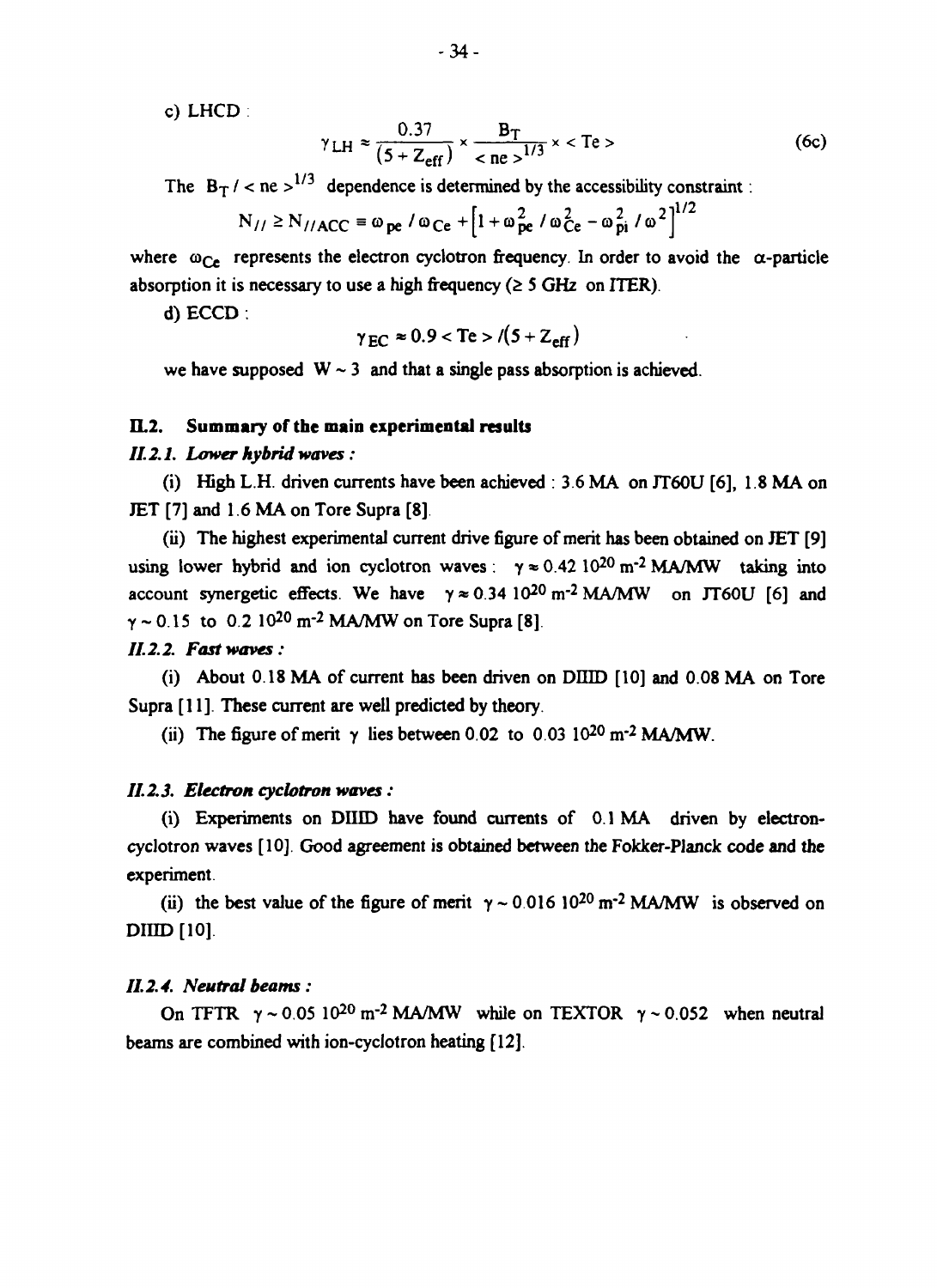# **II.3.** Electrical efficiency n<sub>CD</sub>

#### *II.3.1. Radiofrequency systems*

**The general diagram of a radio frequency (RF) system is shown on figure 4a. Then the electrical efficiency**  $η_{CD}$  is given by :

## $\eta_{CD} = \eta_{HV} \cdot \eta_{GEN} \cdot \eta_{TRANS}$

where  $\eta_{HV}$ ,  $\eta_{GEN}$  and  $\eta_{TRANS}$  are the high voltage power supply efficiency, the **generator efficiency and the transmission efficiency respectively. On table I we have indicated for the three RF methods, the various efficiencies. For each of them, two values are given (i) a probable value which can be obtained with a small development from existing techniques (ii) a possible value which necessitates a strong development; for example the utilisation of the depressed collector technique increases the tube efficiency as indicated by the following relation:**

$$
\eta_{\text{TUBE}} = \frac{\eta_{\text{RF}}}{1 - \eta_{\text{C}}(1 - \eta_{\text{RF}})}
$$

where  $\eta_C$  is the collector recovery efficiency and  $\eta_{RF}$  the tube efficiency without the **degreased collector**

## *II.3.2. Neutral Beams*

**The diagram of a neutral beam system is represented on figure 4b. The electrical efficiency, neglecting the power dissipated in the ion source and for pumping, is roughly given by :**

$$
\eta_{CD} \approx \frac{\eta_{ACC} \cdot \eta_{TRANS} \cdot \eta_{N}}{1 - \eta_{R} (1 - \eta_{N}) \eta_{ACC}}
$$

where  $\eta_{\text{ACC}}$ ,  $\eta_{\text{TRANS}}$ ,  $\eta_{\text{N}}$  are the acceleration, transmission and neutralization efficiencies respectively and  $\eta_R$  the recovery efficiency. The neutralization efficiency in the gas cell is 0.60, while in the plasma cell it reaches 0.8. Considering  $\eta_{\text{TRANS}} \approx 0.8$  and  $\eta_{\text{ACC}} \approx 0.85$ **and without energy recovery we have :**

- (i) a probable electrical efficiency (with a gas neutraliser):  $\eta_{CD} \approx 0.4$ ,
- (ii) a possible electrical efficiency (if a plasma neutralizer available) :  $\eta_{CD} \approx 0.5$ .

|                  | <b>FWCD</b> |          | <b>LHCD</b> |          | <b>ECCD</b>    |          |
|------------------|-------------|----------|-------------|----------|----------------|----------|
|                  | Probable    | Possible | Probable    | Possible | Probable       | Possible |
| $\eta_{\rm HV}$  | 0.95        | 0.95     | 0.95        | 0.95     | 0.9            | 0.95     |
| <b>TIGEN</b>     | 0.72        | 0.85     | 0.60        | $0.70*$  | 0.35           | $0.50*$  |
| <b>TITRANS</b>   | 0.88        | 0.88     | 0.85        | 0.90     | 0.85           | 0.85     |
| ηCD              | 0.6         | 0.7      | 0.5         | 0.6      | 0.27           | 0.40     |
| <b>FREQUENCY</b> | 50 MHz      |          | 5 to 8 GHz  |          | 200 to 300 GHz |          |

*TABLE 1*

**with depressed collector.**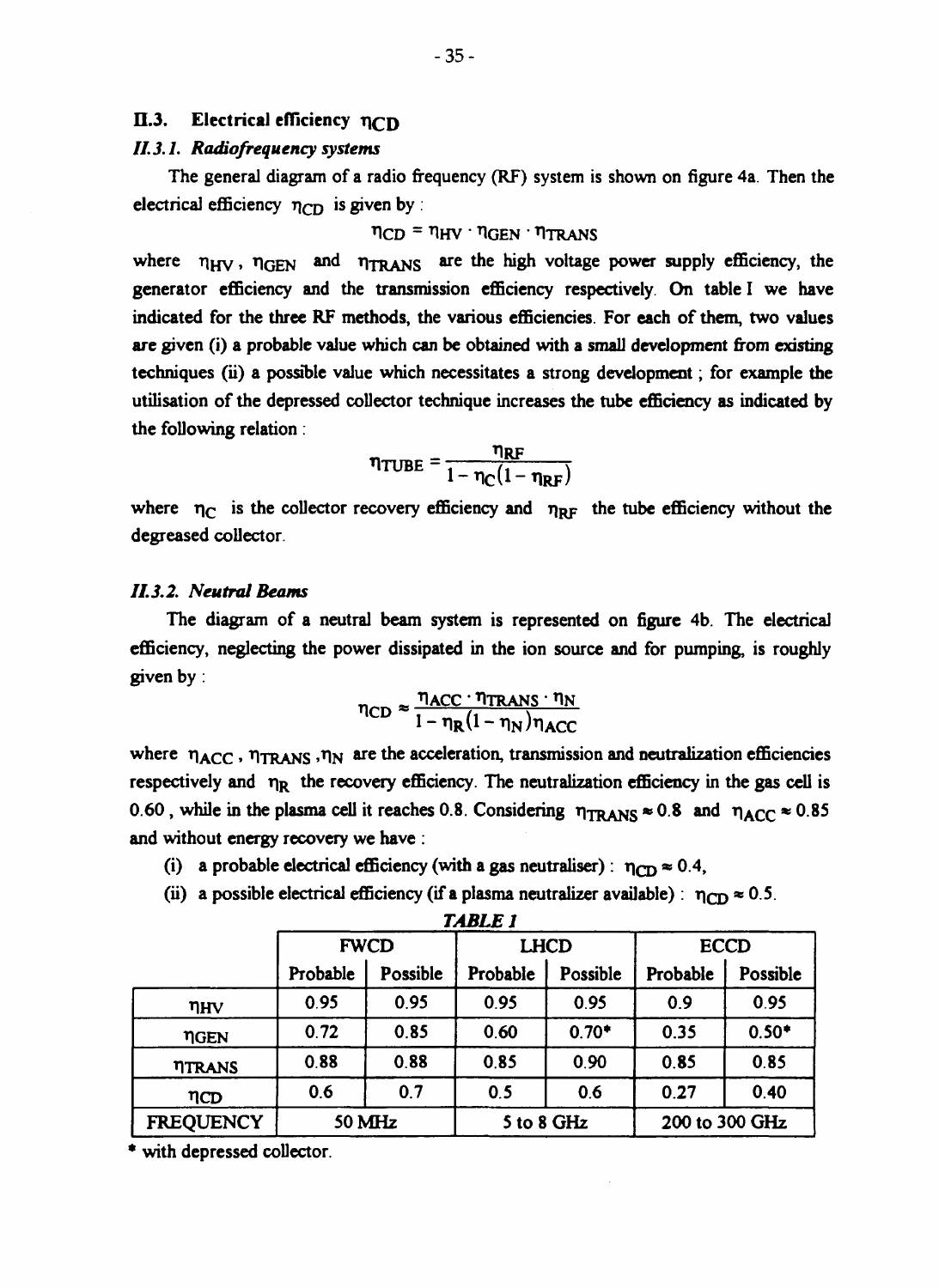## **III. STEADY STATE REACTOR**

#### III.1. Power balance

We consider the general power flow diagram shown in figure 5. The fusion neutron power  $P_{FN}$  increased by the blanket energy multiplication M and a fraction f of the alphaparticle power  $P_{FA}$  and the current drive power  $P_{CD}$  , assumed to appear as high-grade heat usable by the thermal cycle, compose the thermal power  $P_{TH}$ :

$$
P_{TH} = M.P_{F\alpha} + f(P_{f\alpha} + P_{CD})
$$

This thermal power is converted to the gross electric power  $P_{EG} = \eta_T.P_{TH}$  with a thermal conversion efficiency  $\eta_T$ . The net electric power  $P_{EN} = P_{EG} (1 - \epsilon_C)$  is supplied to the grid where  $\varepsilon_C = P_{EC}/P_{EG}$  represents the recirculating power fraction. In the recirculating power  $P_{EC} = P_{CD} + P_{AUX}$ , the power necessary for the auxiliary systems  $P_{AUX}$  (cryogenics, pumping power, etc.) represents a fraction  $\eta_{AUX} = P_{AUX}/P_{EG}$  of the gross electric power. With these conditions, the net electric power is equal to :

$$
P_{EN} = \eta_T (1 - \eta_{AUX}) \left( M + \frac{f}{4} \right) P_{FN} \left\{ 1 - \frac{(\epsilon_C - \eta_{AUX}) [1 - \eta_T \eta_{CD} (1 - \eta_{AUX}) f]}{(1 - \eta_{AUX}) [1 - \eta_T \eta_{CD} (\epsilon_C - \eta_{AUX})] f} \right\}
$$
(7)

and the plasma power multiplication factor

$$
Q = \frac{(P_{FN} + P_{Fx})}{P_{CD}} = \frac{1.25[1 - \eta_T \eta_{CD}(\epsilon_C - \eta_{AUX})f]}{\eta_T \eta_{CD}(\epsilon_C - \eta_{AUX})\left(M + \frac{f}{4}\right)}
$$
(8)

Figure 6 shows the evolution of Q as a function of the recirculating power fraction  $\varepsilon_{\text{C}}$ for  $\eta_T = 0.4$  and various values of  $\eta_{CD}$ . We see the strong influence of  $\varepsilon_C$  on Q: low Q values are associated with a high recirculating power.

#### IIL2. **Plasma model**

We use a  $O-D$  simplified plasma power balance (Te = Ti) with profiles of the form  $\rho_1 = \rho_{10} (1 - x^2)$   $\alpha i$  where  $x = r / a$ ; the peaking factors for density and temperature are respectively  $\alpha_n = 0.5$  and  $\alpha_1 = 1$ .

The energy confinement time is given by :

$$
\tau_E = H \cdot \tau_E \text{ TTER-89P} \tag{9}
$$

where H represents the confinement time multiplier factor.

The DT fusion reactivity is approximate by the following expression :

$$
<\!\!\sigma_{\rm v}\!\!>_{\rm DT}=1.1\,10^{-22}\,T^2\tag{10}
$$

The plasma current is given by :

$$
\mathbf{I}_p = \mathbf{I}_{CD} + \mathbf{I}_{BS} \tag{11}
$$

where  $I_{BS}$  represents the bootstrap current. The bootstrap fraction  $\chi = I_{BS}/I_p$  is evaluated as follows .

$$
\chi = J_{BS} \beta_{\rm D} / 2A^{1/2} \tag{12}
$$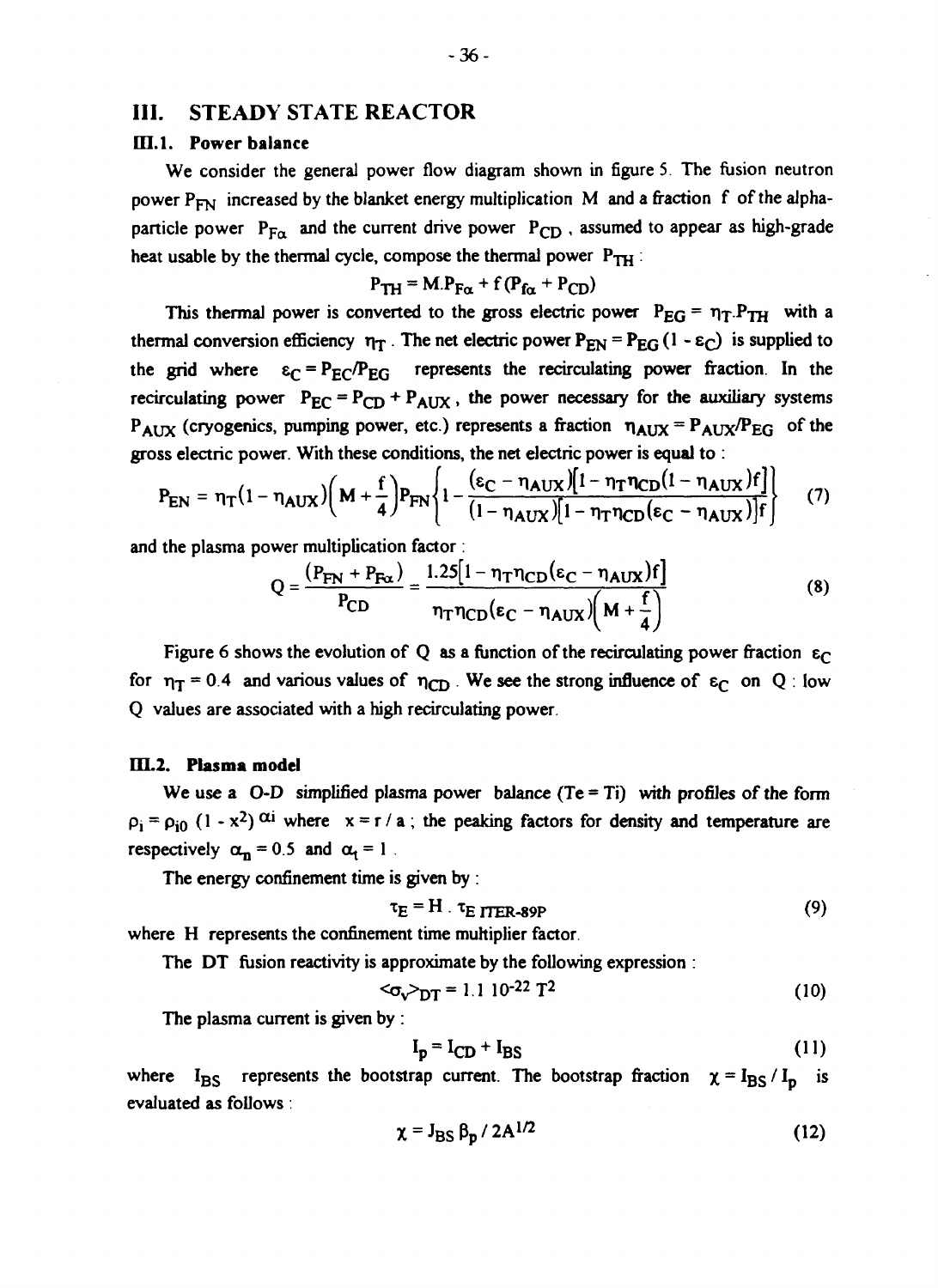where  $\beta_p$  is the poloidal beta value and  $J_{BS}$  a numerical factor depending on profiles : we take  $J_{\text{BS}} = 1.2$ .

**The safety factor** *qw* **is given by :**

$$
q_{\psi} = \frac{5aB_{T}(117 - 0.65/A)}{A(1 - 1/A^{2})^{2}I_{p}} \times \left[\frac{1 + K^{2}(1 + 2\delta^{2} - 1.2\delta^{3})}{2}\right]
$$
(13)

where the triangularity  $\delta = 0.3$ .

The total toroidal beta value  $\beta$  must satisfy the following constraint :

$$
\beta = \beta_{N} \frac{I_{p}}{a \cdot B_{T}} \tag{96}
$$

**with the dependence of the Troyon factor given by the ARIES-I correlation [13]:**

$$
\beta_{\mathbf{N}} = \frac{2.8[1 - 0.4(K - 1)^2]}{(1 - 1/A)^{3/2}}
$$
 (15)

**The H factor is calculated so that the toroidal beta is determined by the relations (14) and (15).**

#### **D1.3. Technical constraints-Design points**

(i) The internal structure thickness  $\Delta_{\text{INT}}$  (shield + blanket + first wall + gaff) is supposed given roughly by  $\Delta_{\text{INT}} = R / 5$ . Consequently the peak magnetic field  $B_{\text{TM}}$  on **the inboard leg of the superconducting toroidal coil is related to the toroidal magnetic field** on plasma axis  $B_T$  by the following relation :

$$
B_{TM} = B_T / (0.8 - 1 / A)
$$
 (16)

**Otherwise we take**  $M = 1.25$ **;**  $f = 0.7$  **and**  $\eta_{A I I X} = 0.065$ **.** 

(ii) We consider a class of reactor delivering a net electrical power  $P_E = 1000$  MW with a recirculating power fraction  $\varepsilon_C = 0.2$ . In order to maximize the bootstrap current fraction we take  $A = 4.5$  and  $q\psi = 5$ . A moderate elongation  $K = 1.75$  is used.

**(iii) We have selected two designs :**

**- R1 (classical design) : the peak magnetic field**  $B_{TM} = 13$  **Teslas and water** cooling is retained giving  $\eta$ <sup> $\tau$ </sup> = 0.35 ;

**- R2** (advanced design): the peak magnetic field  $B_{TM} = 18$  Teslas and He cooling is envisaged giving  $\eta_T = 0.47$ . This design is similar to the SSTR [14] and **ARIES-I [15] designs.**

**For R2, the main parameters are summarized in Table 2. In this advanced design R2 ,** the plasma current is moderate  $I_p \sim 10 \text{ MA}$  and we can realise a high bootstrap current fraction  $\alpha \sim 70$  %. The necessary confinement time multiplier  $H \sim 2.3$  is equivalent to the values achieved to day in the advanced regimes at a comparable  $\beta_p/A \sim 0.5$  value.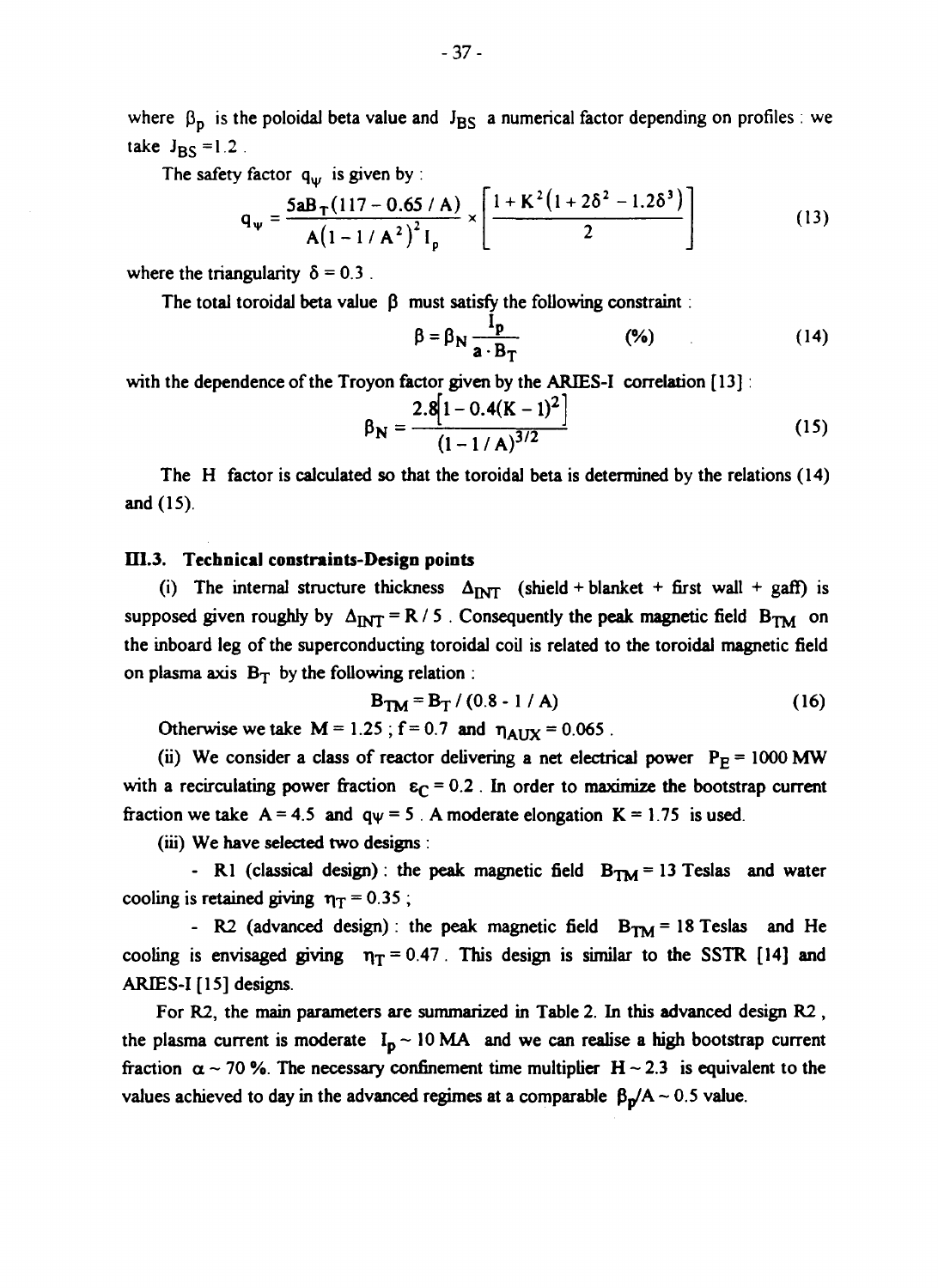| Aspect ratio $A = R/a$                                  | 4.5     |
|---------------------------------------------------------|---------|
| • Major toroidal radius $R(m)$                          | 6.53    |
| $\bullet$ Plasma minor radius $a(m)$                    | 1.45    |
| <b>Elongation K</b>                                     | 1.75    |
| • Plasma edge factor $q_w$                              | 5       |
| • Plasma current $I_p(MA)$                              | 9.2     |
| • Peak TF-coil magnetic field $B_{TM}(T)$               | 18      |
| • On-axis toroidal magnetic field $B_T(T)$              | 10.4    |
| • Bootstrap current fraction $\chi$                     | 0.62    |
| Current drive power $P_{CD}(MW)$                        | 78      |
| • Confinement time multiplier $H_{\text{TFR}89}$        | 2.35    |
| • Plasma poloidal beta $\beta_p$                        | $2.2\,$ |
| Troyon coefficient $\beta_N$                            | 0.031   |
| • Gross electric power $P_{EG}(MW)$                     | 1250    |
| • Net electric power $P_{EN}(MW)$                       | 1000    |
| • Recirculating power fraction $\varepsilon_{\text{C}}$ | 0.2     |

### *TABLE 2 : R2 Parameters*

# **IV. REQUIRED**  $\gamma$  **AND**  $\eta_{CD}$  **VALUES AND COMPARISON WITH PREDICTIONS**

The evolution of the product  $\langle n e \rangle \langle T \rangle$  as a function of  $B_{TM}$  is shown in figure 7; **we have:**

- **-** design R1 :  $\langle ne \rangle \langle T \rangle \approx 1.2 \, 10^{21} \, \text{m}^{-3} \, \text{keV}$
- **-** design R2 :  $\langle$ ne>. $\langle$ T>  $\approx$  2.3 10<sup>21</sup> m<sup>-3</sup> keV.

On this figure is also indicated the evolution of the triple product  $\gamma$  <T> $\gamma$ <sub>CD</sub> for the two values of the thermal efficiency  $\eta_T$ . We see that for a given design  $\gamma$ <T> $\eta_{CD}$  is constant. In the figure 8, we have represented the evolution of  $\gamma \eta_{CD}$  as a function of the **average temperature <T> for Rl and R2. It appears that for:**

- **-**  $\langle T \rangle$  = 10 keV : a value of  $\gamma \cdot \eta_{CD}$  = 0.4 10<sup>20</sup> m<sup>-2</sup> MA/MW is necessary for R1 and **0.32 10<sup>20</sup> m-<sup>2</sup> MA/MW for R2 ;**
- **-**  $\langle T \rangle$  = 15 keV : a value of  $\gamma \eta_{CD}$  = 0.26 10<sup>20</sup> m<sup>-2</sup> MA/MW is required for Rl and **0.22 10<sup>20</sup> m"<sup>2</sup> MA/MW for R2.**

**But, as indicated before, our plasma model implies that the toroidal beta is fixed and,** consequently  $\gamma \eta_{CD}$  /  $\leq$ ne> is also constant as shown in figure 9. We note that for  $\langle$ ne $\rangle$  = 10<sup>20</sup> m<sup>-3</sup> it is necessary that:

- $\gamma \cdot \eta_{CD} \approx 0.32 \, 10^{20} \, \text{m}^{-2} \, \text{MA/MW}$  for R1,
- $\gamma \cdot \eta_{CD} \approx 0.14 \cdot 10^{20} \text{ m}^{-2} \text{ MA/MW}$  for R2.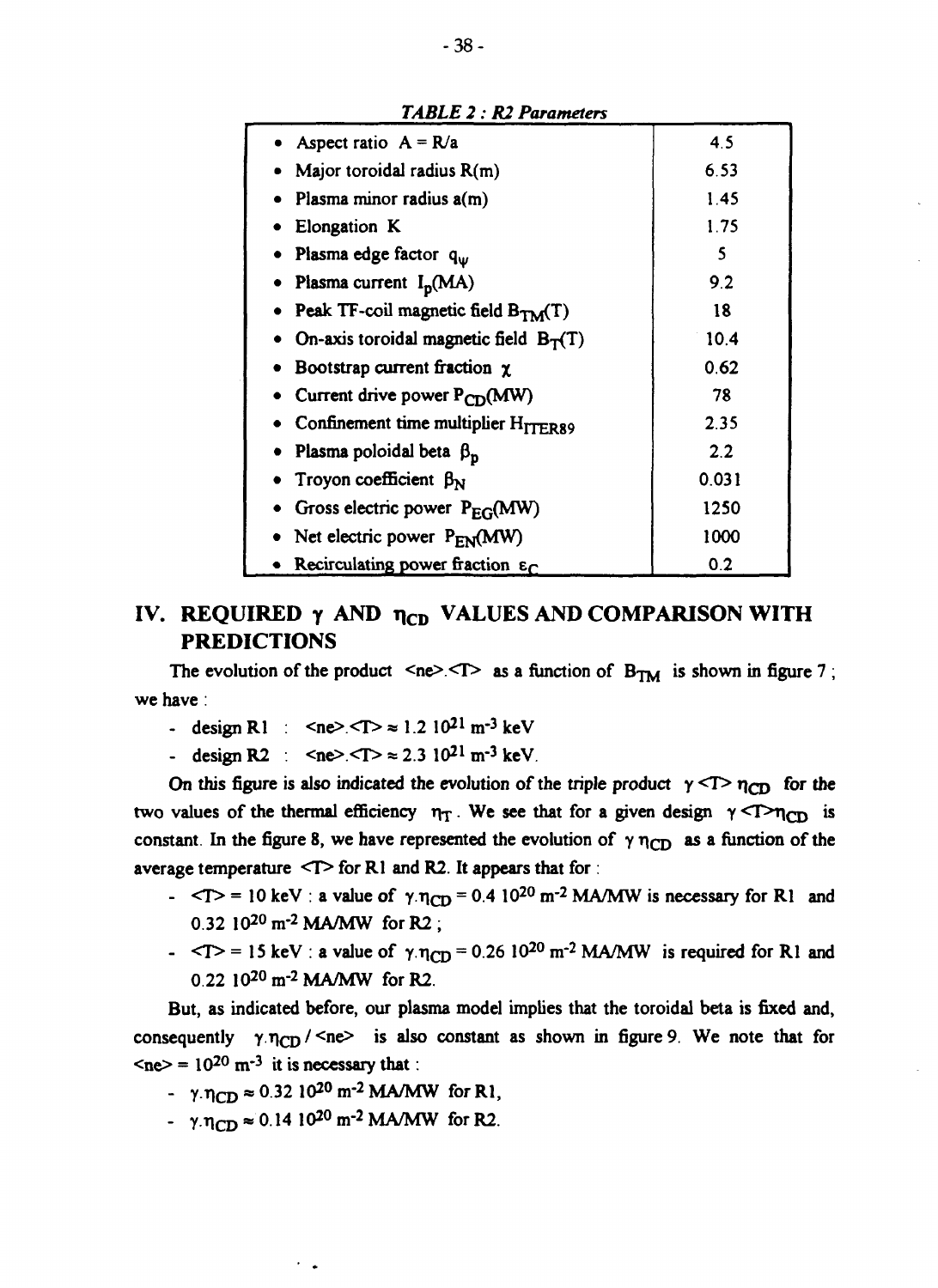On the other hand, the predicted evolution of  $\gamma \cdot \eta_{CD}$  as a function of the electron **density for each non-inductive current drive method is determined considering :**

- **(i) the approximate analytical expressions (6a) to (6 d),**
- (ii) the electrical efficiency  $\eta_{CD}$  given in paragraph  $\Pi$ .3.
- **(iii) the <ne>.<T> values indicated in figure 7 for Rl and R2.**

**The results are shown in figures 10a and 10b for the Rl and R2 designs respectively** The required  $\gamma \eta_{CD}$  values are obtained when the predicted  $\gamma \eta_{CD}$  values satisfied the **reactor requirements also indicated in the figures.**

**We see that we have approximately the same values for Rl and R2 :**

| - LHCD | $\gamma_{LH} \eta_{LH} \approx 0.3 \ 10^{20} \ \text{m}^{-2} \ \text{MA} / \text{MW}$                                              |
|--------|------------------------------------------------------------------------------------------------------------------------------------|
|        | - NBCD and FWCD : $\gamma_{NB}$ $\eta_{NB}$ $\approx \gamma_{FW}$ $\eta_{FW}$ $\approx 0.2$ 10 <sup>20</sup> m <sup>-2</sup> MA/MW |
| - ECCD | $\gamma_{EC}$ $\eta_{EC} \approx 0.12 10^{20}$ m <sup>-2</sup> MA/MW.                                                              |

But the required  $\gamma \eta_{CD}$  values for each non-inductive current drive method are **obtained for different plasma operating parameters as shown in figure 11. In the <ne>, <T> domain, we have indicated the plasma operating points for each non-inductive current drive method With the R2 design, we can work at higher electron-densities which are more in line with the divertor constraints. The LH wave penetration can be a problem at high density, in spite of the high magnetic field value (see Table 2) [14]. For the EC waves the operating temperature seems to high, especially taking into account our approximate expression (10) for the DT fusion reactivity which overestimate the fusion power.**

# **V. CONCLUDING REMARKS**

**With an advanced reactor design (similar to the ARIES-I and SSTR designs) it is possible to obtain a steady state regime using non-inductive current drive methods in conjunction with a high bootstrap current fraction (~ 70 %).**

**The electrical efficiency of these non-inductive current drive methods plays a key role. Considering the present state of the art it appears (except perhaps for the fast wave method) that an aggressive development programme is necessary.**

**A strong experimental programme concerning combined scenarios (LH + ICRH, FW + ECRH, NB + ICRH, LH + ECRH, etc.) has to be undertaken in view to increase (i) the flexibility of the current drive system (ii) the current profile control capability [16] (iii)** the current drive figure of merit  $\gamma$  through synergetic effects [9].

**Complete non-inductive powerful steady state discharges (pulse length exceeding many resistive diffusion and particle saturation wall times) have to be produced in order to study practical means to control simultaneously the total plasma current and its profile. This kind of discharges can be produced on Tore Supra Continu, TPX and JT60.SU.**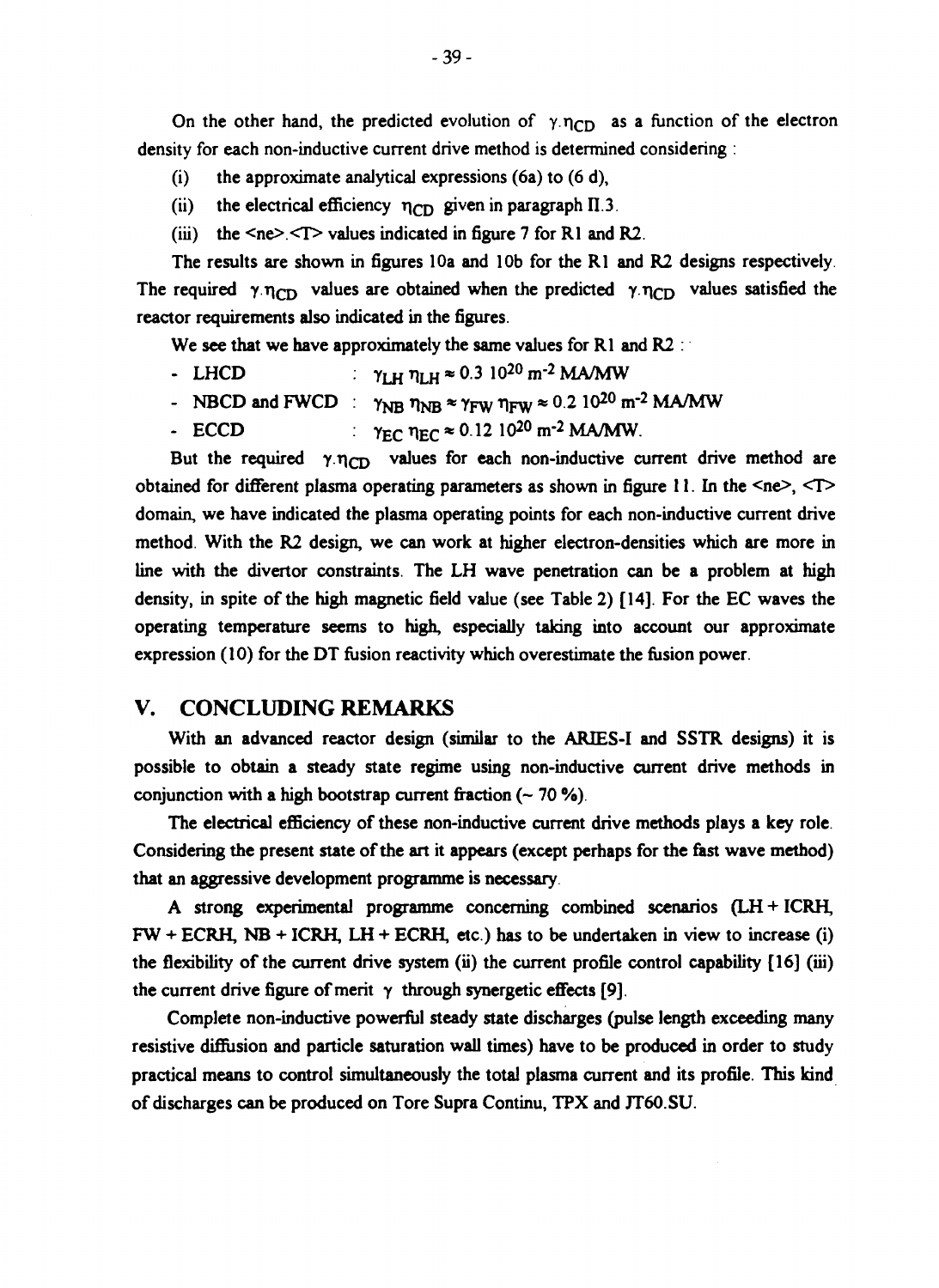# **References**

| $[1]$            | D.A. EHST et al.                                                              |
|------------------|-------------------------------------------------------------------------------|
|                  | Nuclear Engineering and Design/Fusion 2 (1985), p. 305-318.                   |
| $\left[2\right]$ | C.G. BATHKE and the ARIES Research Team 18th Symposium on Fusion              |
|                  | Technology, August 1994, Karlsruhe - Germany.                                 |
| $[3]$            | N.J. FISH.                                                                    |
|                  | Rev. Mod. Phys. Vol. 59 n° 1 (1987), p. 175.                                  |
| [4]              | D.A. EHST and C.F.F. KARNEY.                                                  |
|                  | Nuclear Fusion, Vol. 31 N 10 (1991), p. 1933.                                 |
| $\left[5\right]$ | D.A. EHST, K. EVANS Jr.                                                       |
|                  | Nuclear Fusion, Vol. 27 N 8 (1987), p. 1267.                                  |
| [6]              | O. NAITO and the JT60 Team.                                                   |
|                  | Plasma Phys. Control. Fusion 35 (1993) B 215.                                 |
| $[7]$            | C. GORMEZANO.                                                                 |
|                  | Private communication.                                                        |
| [8]              | Equipe Tore Supra presented by G. TONON.                                      |
|                  | Plasma Phys. Control. Fusion 35 (1993) A105.                                  |
| [9]              | C. GORMEZANO et al                                                            |
|                  | IAEA Tech. Com. Meeting on Fast Wave Current Drive in Reactor Scale Tokamak.  |
|                  | Arles, France, 1991, p. 245.                                                  |
|                  | $[10]$ R. PRATER et al.                                                       |
|                  | GA-A 21525, February 1994.                                                    |
|                  | [11] Equipe Tore Supra presented by B. SAOUTIC.                               |
|                  | 21st E.P.S. Montpellier, France, 1994, to be published.                       |
|                  | [12] A. MESSIAEN et al.                                                       |
|                  | Ibid 9, p. 334.                                                               |
|                  | [13] Y.K.M. PENG et al.                                                       |
|                  | IEEE Thirteenth Symp. on Fusion Engineering.                                  |
|                  | Knoxwille, 1989, Vol. 2, p. 1279.                                             |
|                  | $[14]$ M. KIKUCHI                                                             |
|                  | Ibid [6] p. B39.                                                              |
|                  | [15] R.W. CONN, F. NAJMABADI.                                                 |
|                  | Thirteenth Int. Conf. on Plasma Phys. and controlled Nuclear Fusion Research. |
|                  | Washington DC, October 1990, IAEA CN 53/H.1.4.                                |

 $\mathcal{L}$ 

[16] D. **MOREAU**.

**This conference.**

 $\hat{\mathbf{v}}$ 

 $\frac{1}{2}$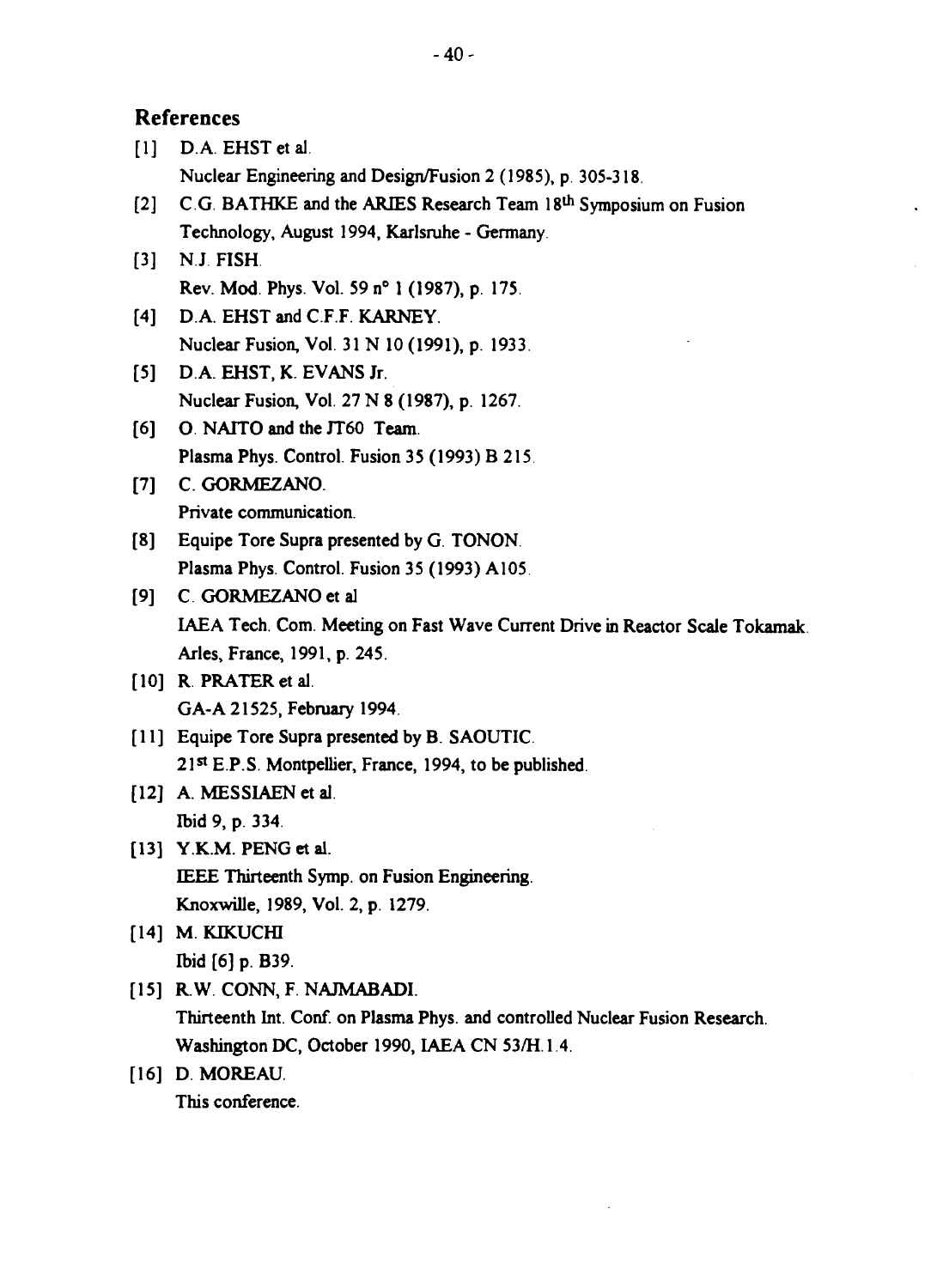

 $\blacksquare$  $\mathbf{11}$ ۰.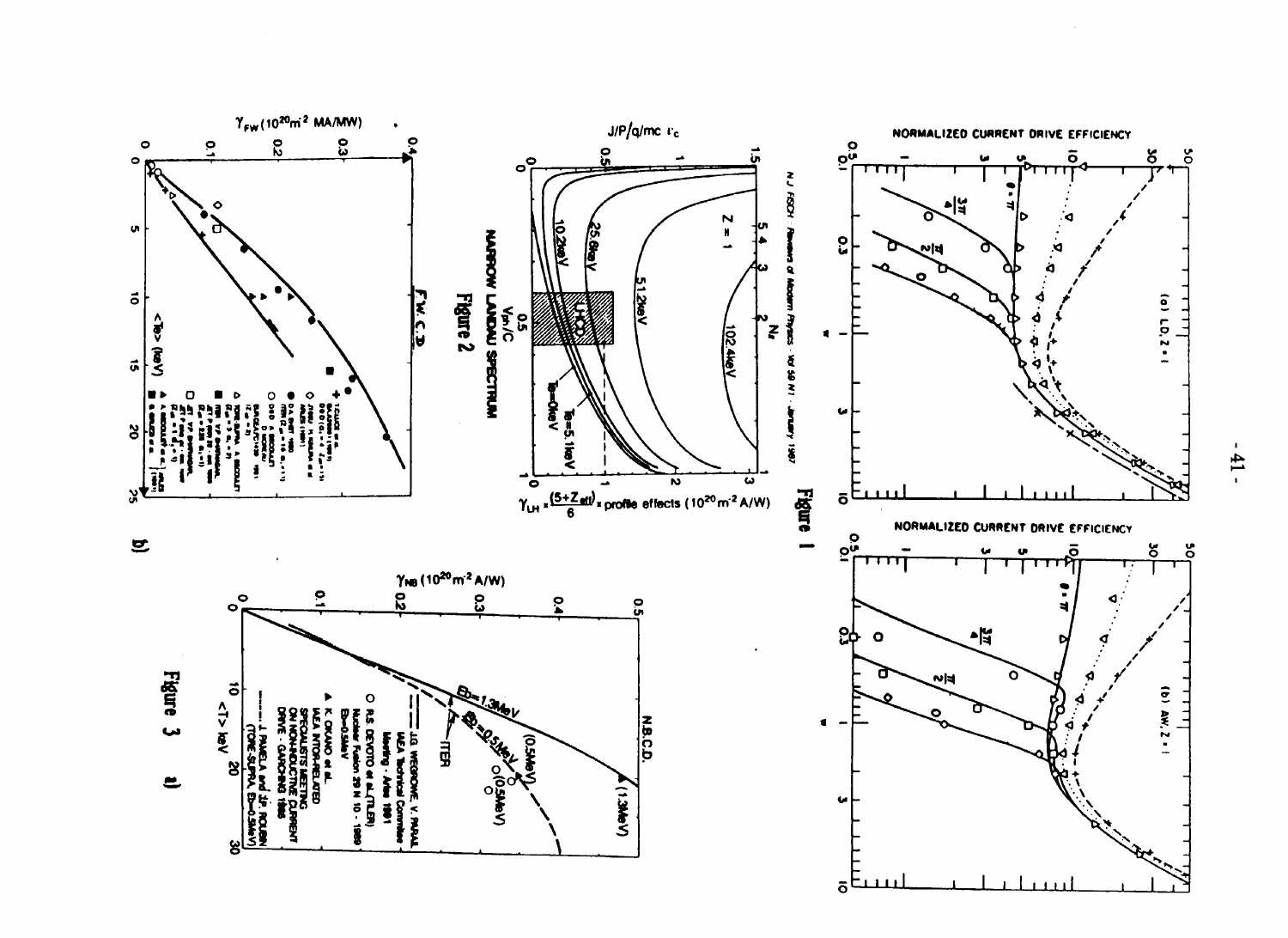

Figures 3 c)

**b) NEUTRAL BEAM SYSTEM** 

Figure 4



Figure 6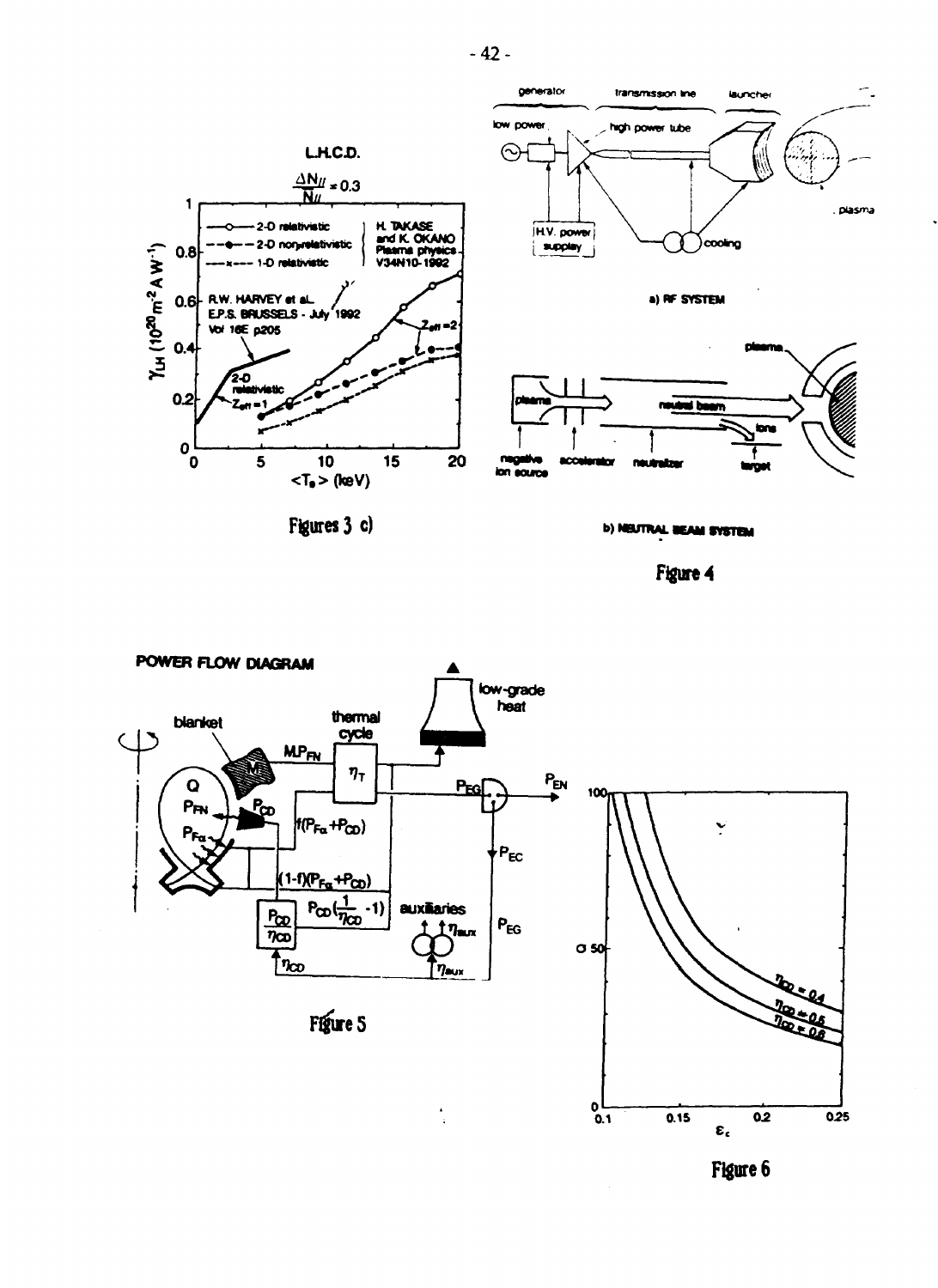

Figure 7



Figure 9